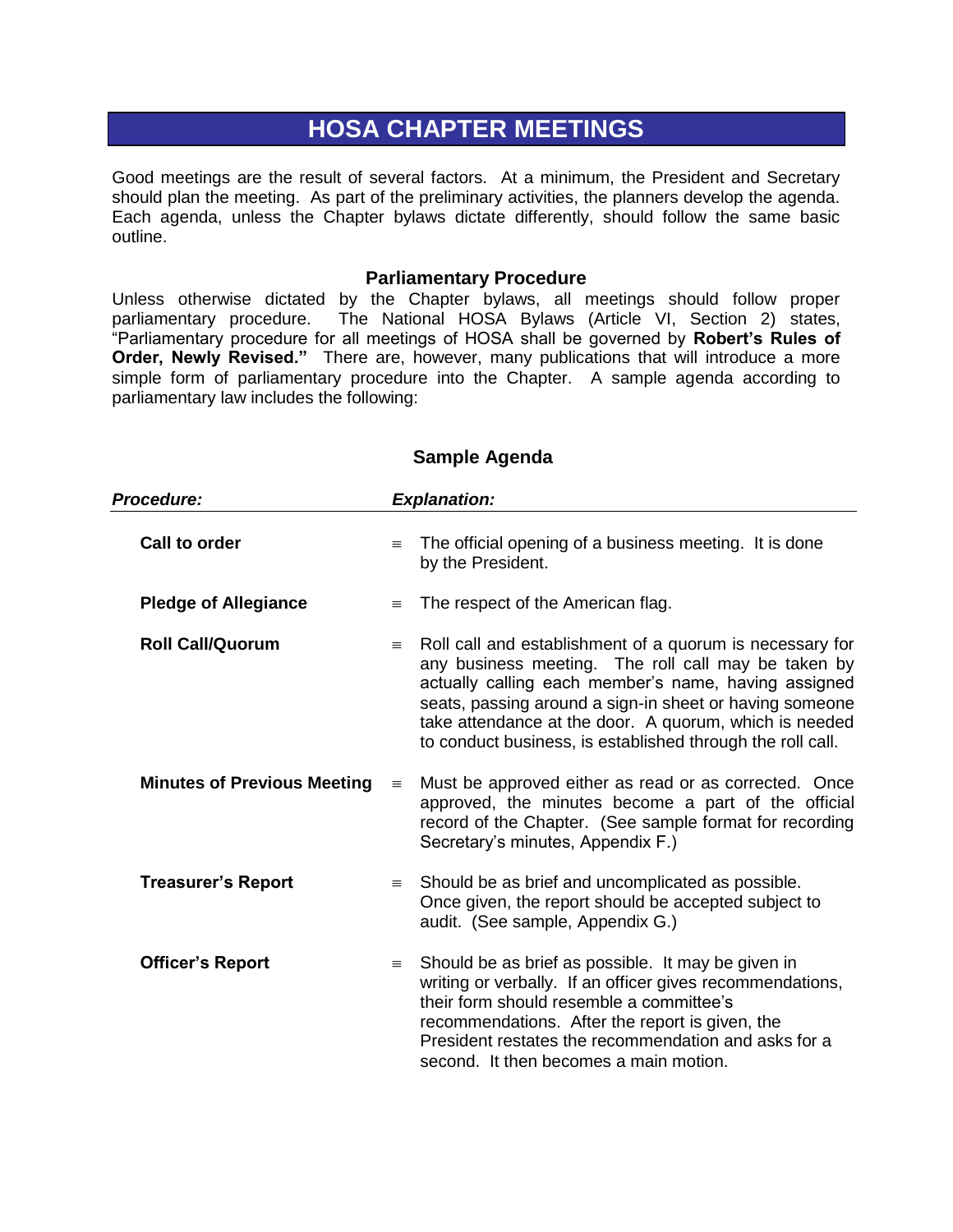## **COMMITTEE REPORTS**

| <b>Standing</b>            | $\equiv$ | Include those committees which serve all and have<br>official tasks that are mentioned in the constitution or<br>bylaws. In the case of the standing committee report, no<br>motion is necessary because only facts are presented.                                                                  |
|----------------------------|----------|-----------------------------------------------------------------------------------------------------------------------------------------------------------------------------------------------------------------------------------------------------------------------------------------------------|
| <b>Special</b>             | $\equiv$ | Includes committees which are appointed for a limited<br>time and a specific purpose. Their existence is<br>terminated with the final report to the Chapter. In the<br>case of a special committee report, a motion for its<br>adoption is necessary<br>because it<br>makes<br>a<br>recommendation. |
| <b>Unfinished Business</b> |          | $\equiv$ Include any question(s) that was pending at the last<br>meeting when it was adjourned or any unfinished<br>business at the last meeting that did not reach the floor.                                                                                                                      |
| <b>New Business</b>        | $\equiv$ | Any business item new to the Chapter.                                                                                                                                                                                                                                                               |
| Program                    | $\equiv$ | An optional agenda item that is usually in order at this<br>point on the agenda.                                                                                                                                                                                                                    |
| <b>Announcements</b>       | $\equiv$ | Any announcement pertinent to the organization is in<br>order at this time.                                                                                                                                                                                                                         |
| <b>Adjournment/Recess</b>  | $\equiv$ | The ending of the meeting. The next time the Chapter<br>convenes, it must start at the beginning of the agenda.                                                                                                                                                                                     |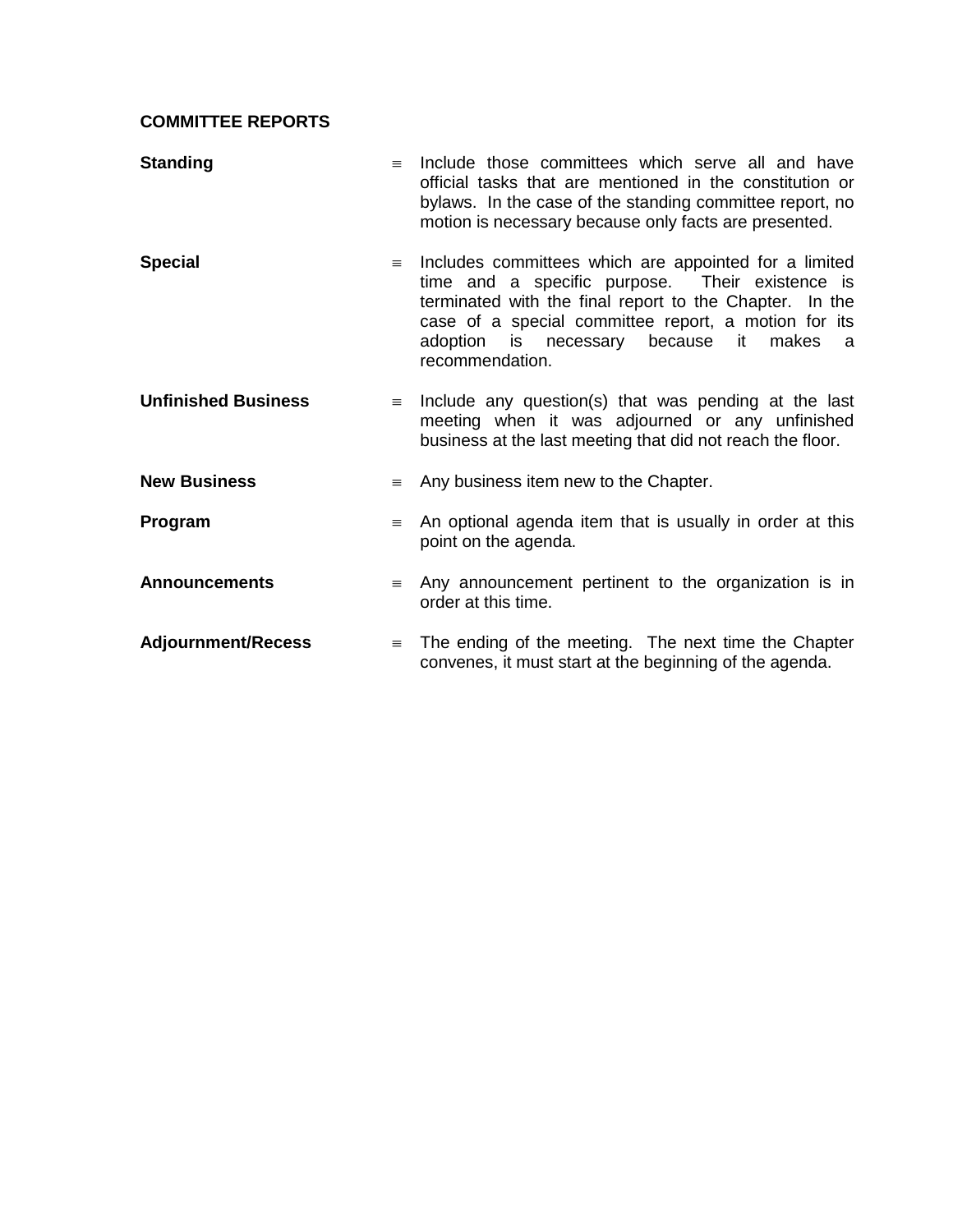# **CONDUCTING A HOSA COMMITTEE MEETING**

Committees must have a suitable place to meet, if the best results are expected. A table and chairs, located in a room where there is a minimum of interference, is the best arrangement.

The three kinds of participants of any committee are, the committee chairman, the committee secretary, and committee members. The three have different responsibilities in carrying out the work of the committee. These are as follows:

#### **Duties of the Chairman**

The Chairman should have an agenda ready. This is simply a planned list of things to be discussed or accomplished. This helps the committee to proceed with the business at hand.

The chairman receives the task assign-ments from the Chapter President. It is then the chairman's duty to communicate this task to the committee. The chairman may wish to assign each committee member specific responsibilities. However, the chairman should supervise and HELP the committee members with their individual assignments as much as possible. Usually the chairman is responsible for the following:

- Calls the meeting to order
- Outlines the task or problem to be handled by the committee
- Asks for suggestions from the committee members
- Summarizes and leads discussion of suggestions made in the group
- Directs the group in reaching a decision
- Adjourns committee meeting
- Reviews notes of meeting with committee secretary
- Prepares or assists secretary in preparing in duplicate the report of the meeting. Sees that the secretary files a copy and turns in one copy to the secretary for the Chapter files
- Prepares and is ready to give a committee report at the next Chapter meeting. (See sample format in Appendix L.)

#### **Duties of the Secretary**

- Records all decisions reached by the committee
- Prepares minutes of the meeting immediately after meeting is held and makes them available to all committee members
- Files a copy of the minutes for future reference
- Provides a copy of the minutes to the Chapter Secretary
- Assists in preparation of the committee report which must be ready to be given at the next Chapter meeting.

### **Duties of the Members**

- Know committee obligations and attends all scheduled meetings
- Make positive contributions to the committee process
- Complete all accepted assignments on time
- Know the goals and plans of the committee and supports those ideals at chapter meetings.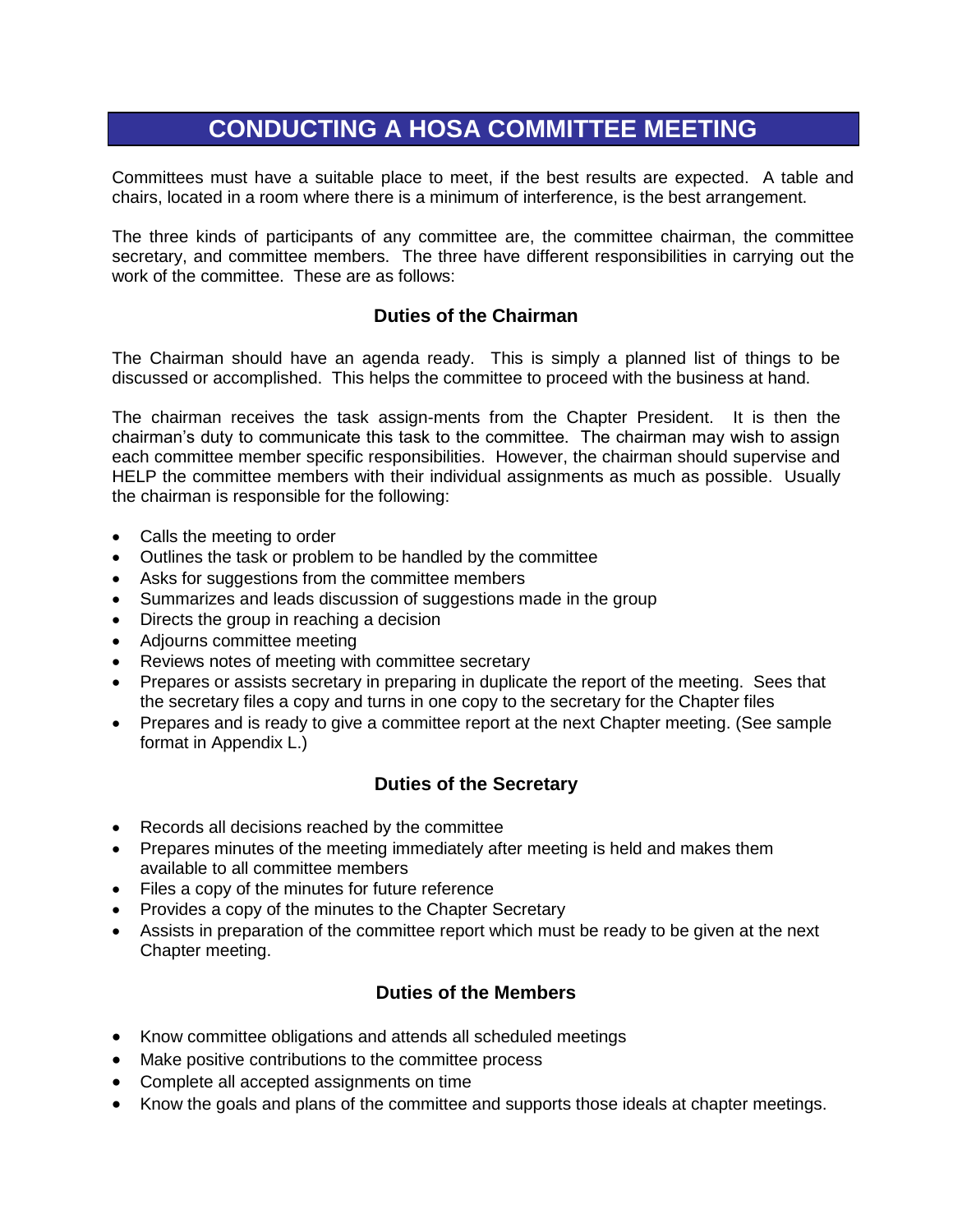## **Purpose of Committees**

A committee is appointed or elected to consider, investigate, make recommendations to take or not to take action and present a report of its findings back to the other members of the Chapter. If the committee is to do more than report its findings or to make recommendations, it must be given specific directions concerning the extend of its authority.

Committees are used to help accomplish the work of the Chapter. The effectiveness of the committees determines how productive the Chapter will be. The most important reason committees are needed is that it is difficult to have the whole Chapter working on a single project at once. Several committees made up of the Chapter members can do a better job of organizing a project or an activity or research facts and reaching decisions. Additionally, a committee can usually work faster and is thus more efficient.

## **Types of Committees**

Committees are of two types, standing and special/ad hoc. The standing committee is formed to remain in existence permanently and to fulfill a continuing function.

The special committee is formed as the need arises for a specific task.

Upon completion of its designated task, the committee automatically ceases to exist.

Examples of the two types of committees may be as follows: (see form for identifying HOSA committees for a particular year, in Appendix K.)

#### **Standing Committees**

- 1. Public Relations
- 2. Finance
- 3. Community Service
- 4. Social/Recreation
- 5. Hospitality
- 6. Education
- 7. Executive (made up of Chapter officers and Advisor)
- 8. Membership
- 9. Nomination/Election (see sample forms in Appendix)
- 10. Program

#### **Special Committees**

- 1. Decorations
- 2. Entertainment
- 3. Invitations
- 4. Food
- 5. Arrangements
- 6. Parade Float Design